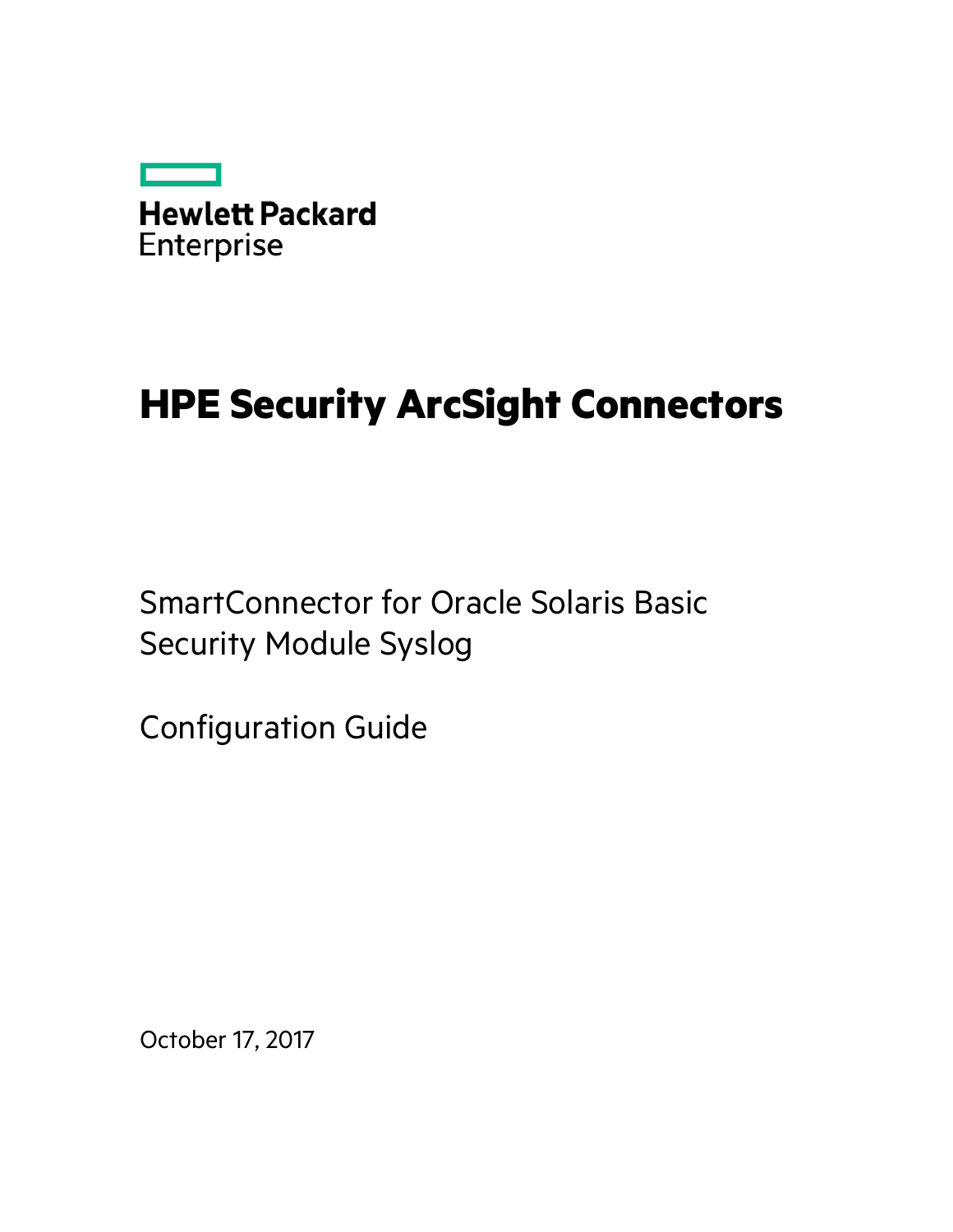#### **Configuration Guide**

#### **SmartConnector for Oracle Solaris Basic Security Module Syslog**

October 17, 2017

Copyright © 2009 – 2017 Hewlett Packard Enterprise Development LP

#### **Warranty**

The only warranties for Hewlett Packard Enterprise products and services are set forth in the express warranty statements accompanying such products and services. Nothing herein should be construed as constituting an additional warranty. Hewlett Packard Enterprise Development LP shall not be liable for technical or editorial omissions contained herein. The information contained herein is subject to change without notice. The network information used in the examples in this document (including IP addresses and hostnames) is for illustration purposes only. Hewlett Packard Enterprise Development LP products are highly flexible and function as you configure them. The accessibility, integrity, and confidentiality of your data is your responsibility. Implement a comprehensive security strategy and follow good security practices. This document is confidential.

#### **Restricted Rights Legend**

Confidential computer software. Valid license from Hewlett Packard Enterprise Development LP required for possession, use or copying. Consistent with FAR 12.211 and 12.212, Commercial Computer Software, Computer Software Documentation, and Technical data for Commercial Items are licensed to the U.S. Government under vendor's standard commercial license.

Follow this link to see a complete statement of Hewlett Packard Enterprise Development LP copyrights, trademarks and acknowledgements:

[https://community.saas.hpe.com/t5/Discussions/Third-Party-Copyright-Notices-and-License-Terms/td-p/1589228.](https://community.saas.hpe.com/t5/Discussions/Third-Party-Copyright-Notices-and-License-Terms/td-p/1589228)

#### Revision History

| Date       | <b>Description</b>                                                                          |
|------------|---------------------------------------------------------------------------------------------|
| 10/17/2017 | Added encryption parameters to Global Parameters.                                           |
| 11/30/2016 | Updated installation procedure for setting preferred IP address mode.                       |
| 05/15/2015 | Added new parameters for Syslog File.                                                       |
| 02/16/2015 | Added parameter for Syslog Daemon connector configuration.                                  |
| 03/31/2014 | Added support for sudo for Solaris SPARC and x86.                                           |
| 02/14/2014 | Added GA support for Solaris SPARC 11.                                                      |
| 11/15/2013 | Added GA support for Solaris 11 x86. Modified Product Version and Device Severity mappings. |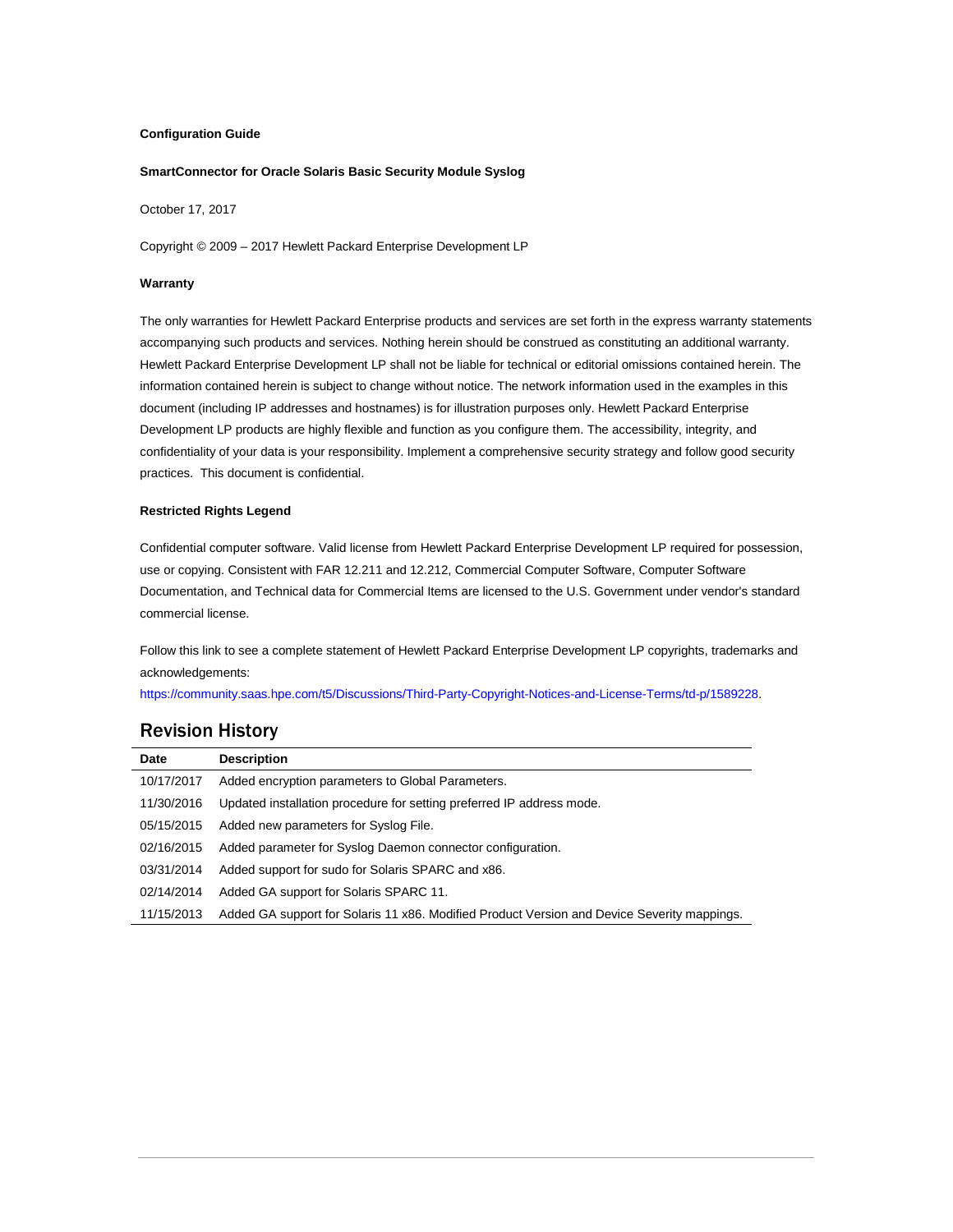## **Contents**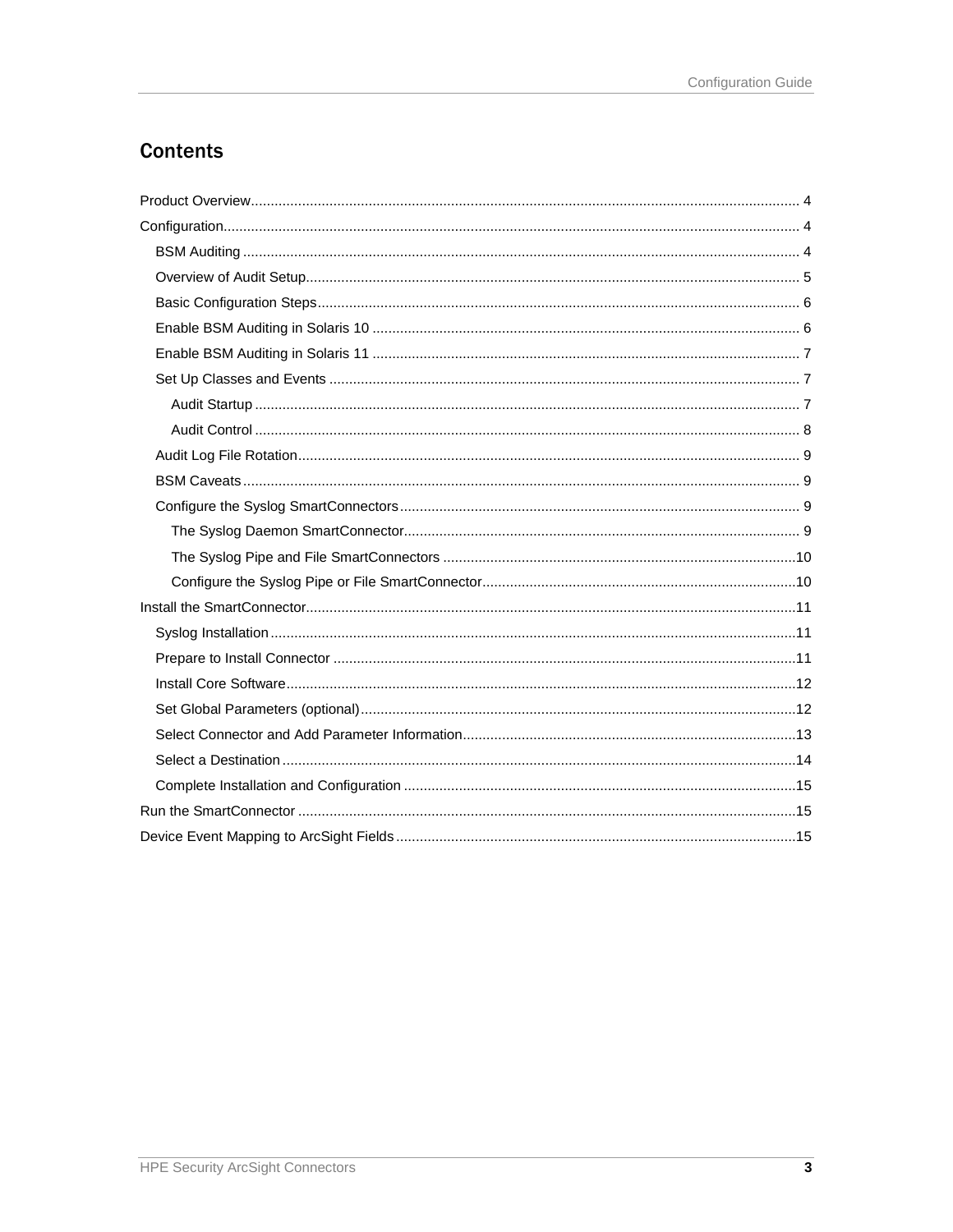## SmartConnector for Oracle Solaris Basic Security Module Syslog

This guide provides information for installing the SmartConnector for Oracle Solaris Basic Security Module Syslog and configuring the device for event collection. Event collection from Solaris SPARC versions 10 and 11 and Solaris 11 x86 version is supported.



Solaris versions 8 and 9 are no longer supported for SmartConnector installation and have been removed from connector configuration selections. To continue running these versions with the SmartConnector, do not upgrade the connector. To upgrade, you must be using Solaris version 10 or later.

## <span id="page-3-0"></span>Product Overview

The Oracle Solaris Basic Security Module (BSM) provides a security auditing subsystem. The auditing mechanism lets administrators detect potential security breaches. It performs kernel auditing and provides a device allocation mechanism for the Solaris operating system, which lets Solaris meet C2 level criteria.



C2 is a security rating originally defined in the Trusted Computer System Evaluation Criteria (TCSEC), published by the United States National Computer Security Center (NCSC), commonly referred to as the Orange Book.

The BSM audit trail is written to binary files on the location system (or NFS mount). Audit records are initiated from two distinct places in Solaris–privileged user land programs (such as login) and the Solaris kernel. All security-sensitive kernel system calls generate an audit record when BSM auditing is enabled.



Reading or executing privileged audit files requires administrator access.

BSM is not enabled by default under Solaris. The administrator is required to run the **bsmconv** script to set up the initial auditing environment for the system. See "Basic Configuration" later in this guide.

## <span id="page-3-1"></span>Configuration

## <span id="page-3-2"></span>BSM Auditing

For complete information about BSM auditing, see the *SunSHIELD Basic Security Module Guide*. Additional helpful information includes "Solaris BSM Auditing" by Hal Pomeranz of Deer Run Associates [\(http://www.deer-run.com/~hal/sysadmin/SolarisBSMAuditing.html\)](http://www.deer-run.com/%7Ehal/sysadmin/SolarisBSMAuditing.html).

For complete information about the commands mentioned in this section, see Sun Microsystems *man pages section 1M: System Administration Commands*.

The **audit\_syslog** plugin module for Solaris Audit, /sur/lib/security/audit\_syslog.so, provides realtime conversion of Solaris audit data to syslog-formatted (text) data and sends it to a syslog daemon as configured in the syslog.conf configuration file. See the **syslog.conf(4)** man page for more information. The plugin's path is specified in the audit configuration file, **audit\_control(4)**.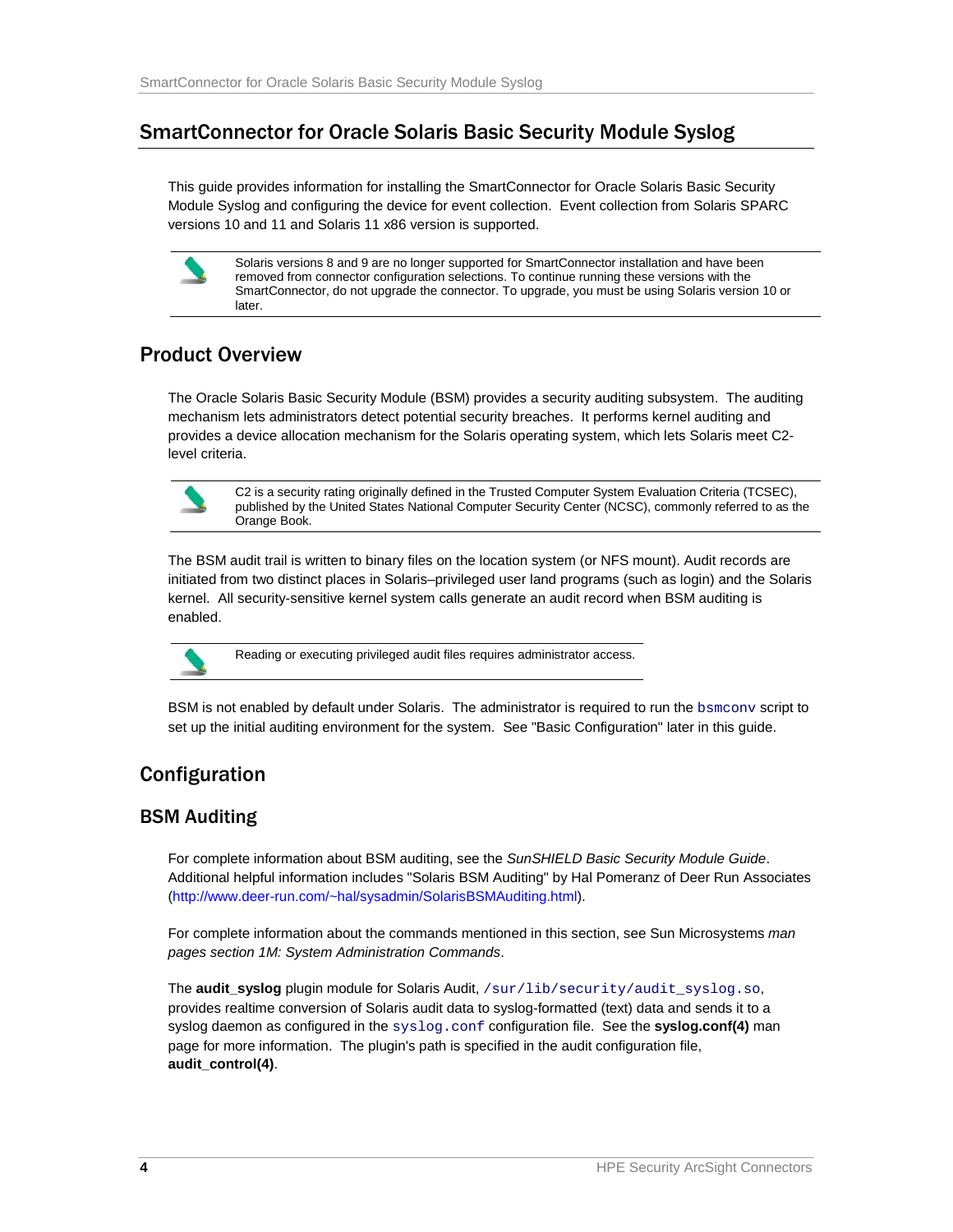Messages to syslog are written when selected using the plugin option in **audit\_control**. Syslog messages are generated with the facility code of LOG\_AUDIT (audit in **syslog.conf(4)**) and severity of LOG NOTICE. Audit syslog messages contain data selected from the tokens described for the binary audit log. See the **audit.log(4)** man page for more information.

#### <span id="page-4-0"></span>Overview of Audit Setup

The following steps are included here to provide an overview of what is required to set up audit directories and specify which audit classes will be audited.

- **1** Format and partition the disks to create the dedicated audit partition or partitions. A rule of thumb is to assign 100 MB of space for each machine that will be on the distributed system; however, the disk space requirements at your site will be based upon how much auditing you perform and may be far greater than this figure per machine.
- **2** Assign the audit file systems to the dedicated partitions. Each disk full machine should have a backup audit directory on the local machine in case its NFS-mounted audit file system or file systems are not available.
- **3** While each machine is in single-user mode, run tunefs -m 0 on each dedicated audit partition to reduce reserved file system space to 0%.

A reserved space percentage (called the minfree limit) is specified for audit partitions in the audit\_control file. The default is 20%, and this percentage is tunable. Because this value is set by each site in the audit\_control file, you should remove the automatically reserved file system space that is set aside by default for all file systems.

- **4** Set the required permissions on each of the audit directories on the audit server and make a subdirectory in each audit directory called **files**. Use chown and chmod to assign the required permissions to each audit directory and to each files subdirectory.
- **5** If using audit servers, export the audit directories using the dfstab(4) file.
- **6** Create the audit\_control file entries for all the audit directories in the audit\_control file on each machine, specifying the files subdirectory.
- **7** On each audit client, create the entries for the audit file systems in the  $v$  f stab(4) files.
- **8** On each audit client, create the mount point directories and use chmod and chown to set the correct permissions.

The following table summarizes the commands to use to configure auditing.

| <b>Utility</b>    | Task                                                  |
|-------------------|-------------------------------------------------------|
| allocate(1M)      | Allocate a device                                     |
| audit(1M)         | Control the audit daemon                              |
| audit_startup(1M) | Initialize the audit subsystem                        |
| audit_warn(1M)    | Run the audit daemon warning script                   |
| auditconfig(1M)   | Configure auditing                                    |
| auditd(1M)        | Control audit trail files                             |
| auditreduce(1M)   | Merge and select audit records from audit trail files |
| auditstat(1M)     | Display kernel audit statistics                       |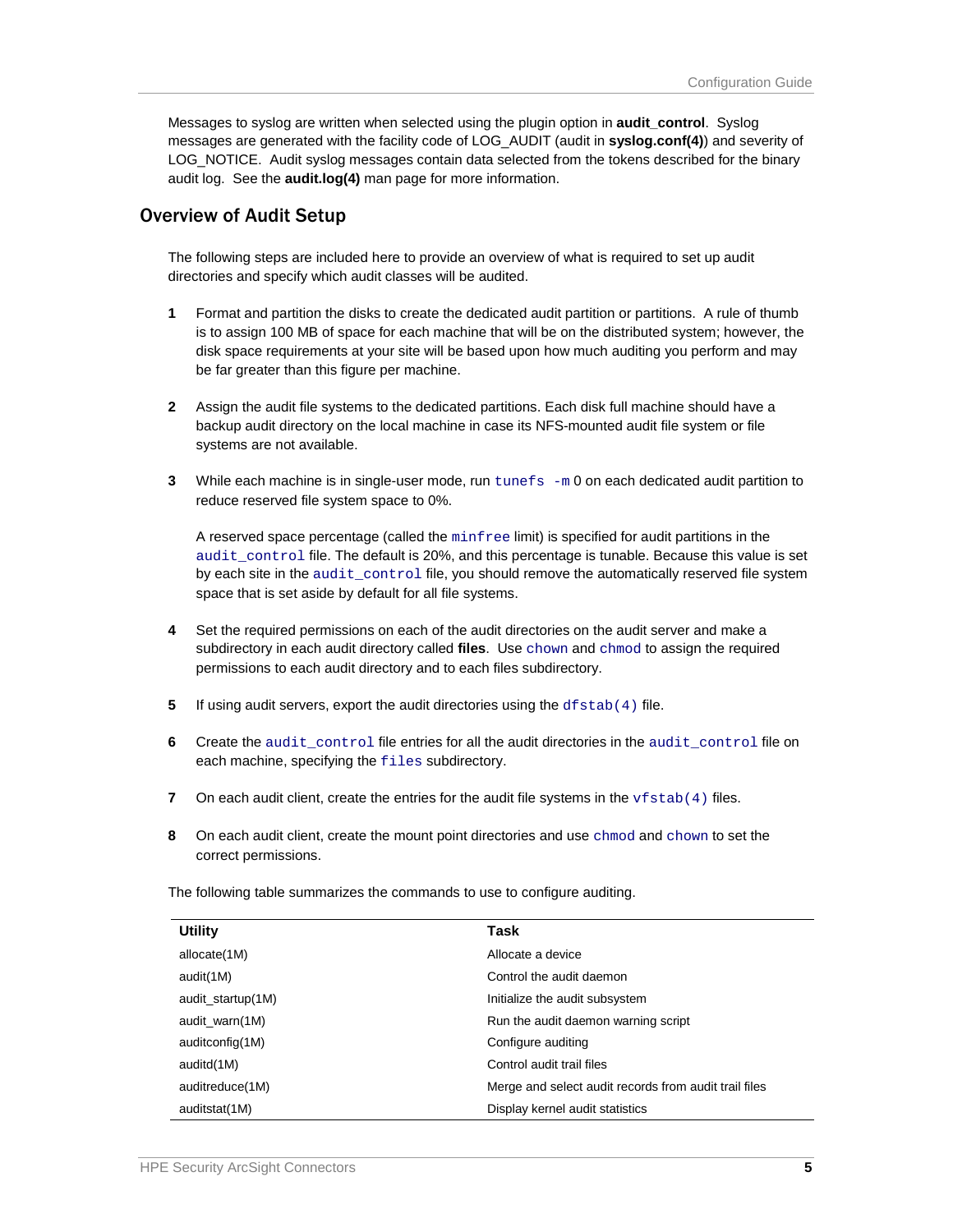| <b>Utility</b> | Task                                                     |
|----------------|----------------------------------------------------------|
| bsmconv(1M)    | Enable a Solaris system to use the Basic Security Module |
| bsmunconv(1M)  | Disable the Basic Security Module and return to Solaris  |
| deallocate(1M) | Deallocate a device                                      |
| auditon(2)     | Manipulate auditing                                      |
| auditsvc(2)    | Write audit log to specified file descriptor             |
| sudo(1M)       | Generate audit log files (/var/audit)                    |

#### <span id="page-5-0"></span>Basic Configuration Steps

- **1** Enable BSM and ensure auditd is started at boot time.
	- **A** Run /etc/security/bsmconv (as root) to enable auditing. Auditing is not enabled by default. See "Enabling BSM" for more detailed information.
	- **B** Set up the /etc/security/audit\_control file to indicate the type of auditing to be performed. See "audit\_control" for more information.
	- **C** Reboot the system so the c2audit module is properly loaded and the internal audit settings are configured.
- **2** Set up the classes of events for which you want to generate audit records and where those records are to go. These are defined in /etc/security/audit\_control. See "Audit Class and Audit Event" for more information.

For example, to record the login events for all users, add the class lo to the flags: line of /etc/security/audit\_control. The dir: line specifies the directory into which audit records are to be written. This is the directory name you should enter for the **praudit Output File** parameter during SmartConnector installation.



The default path for praudit is /usr/sbin. If you use another path for praudit, be sure to add the location to the system PATH variable.

```
dir: /var/audit 
flags: lo 
minfree: 20 
naflags: lo
```
Including  $1\circ$  on the flags: line logs events regardless of whether it was a success or failure; to log only failures, put a hyphen (-) in front of the class name.

## <span id="page-5-1"></span>Enable BSM Auditing in Solaris 10



**1** After becoming  $root$ , bring the system into the single-user mode:

```
# /etc/telinit 1
```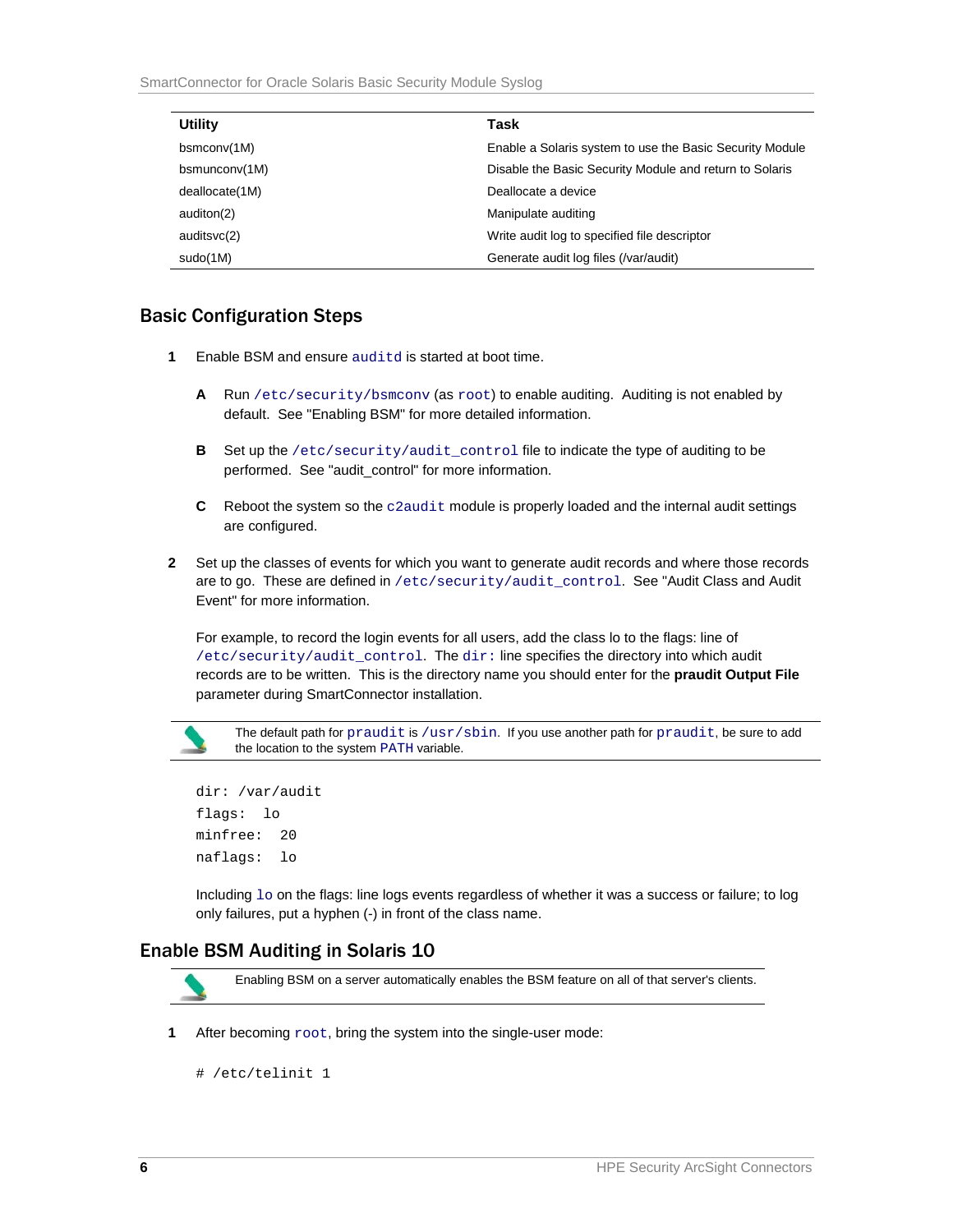**2** In single-user mode, change directories to the /etc/security directory and execute the bsmconv script located there. The script sets up a standard Solaris machine to run BSM after a reboot.

```
# cd /etc/security 
# ./bsmconv
```
**3** After the script finishes, halt the system with the telinit command. Then reboot the system to bring it up as a multi-user BSM system.

```
# /etc/telinnit 6
```


Whenever you need to restart the BSM service, restart through a server reboot.

#### <span id="page-6-0"></span>Enable BSM Auditing in Solaris 11

Auditing is enabled by default on Solaris 11, but only user login/logout events are monitored by default. For monitoring both the OS File change events and OS USER logins/logout events, you can execute the following command with root privilege:



#### <span id="page-6-1"></span>Set Up Classes and Events

bsmconv creates a number of files in the /etc/security directory, including:

- The audit\_startup script is invoked at boot time and sets a number of different audit policies for the system.
- The audit\_control file is the primary configuration file for BSM.
- The audit\_class and audit\_event files can be used when more fine-grained control of the audit configuration is required.

The following sections describe the audit\_startup and audit\_control files, audit classes and events, and custom audit classes you may access when setting up auditing.

#### <span id="page-6-2"></span>Audit Startup

The existence of a file with the path name /etc/security/audit\_startup causes the audit daemon to be run automatically when the system enters multi-user mode. A default audit\_startup script that automatically configures the event to class mappings and sets the audit policies is set up during the BSM package installation.

The audit\_startup script is a series of auditconfig commands for initializing the system auditing policy:

```
#!/bin/sh 
/usr/sbin/auditconfig -conf
```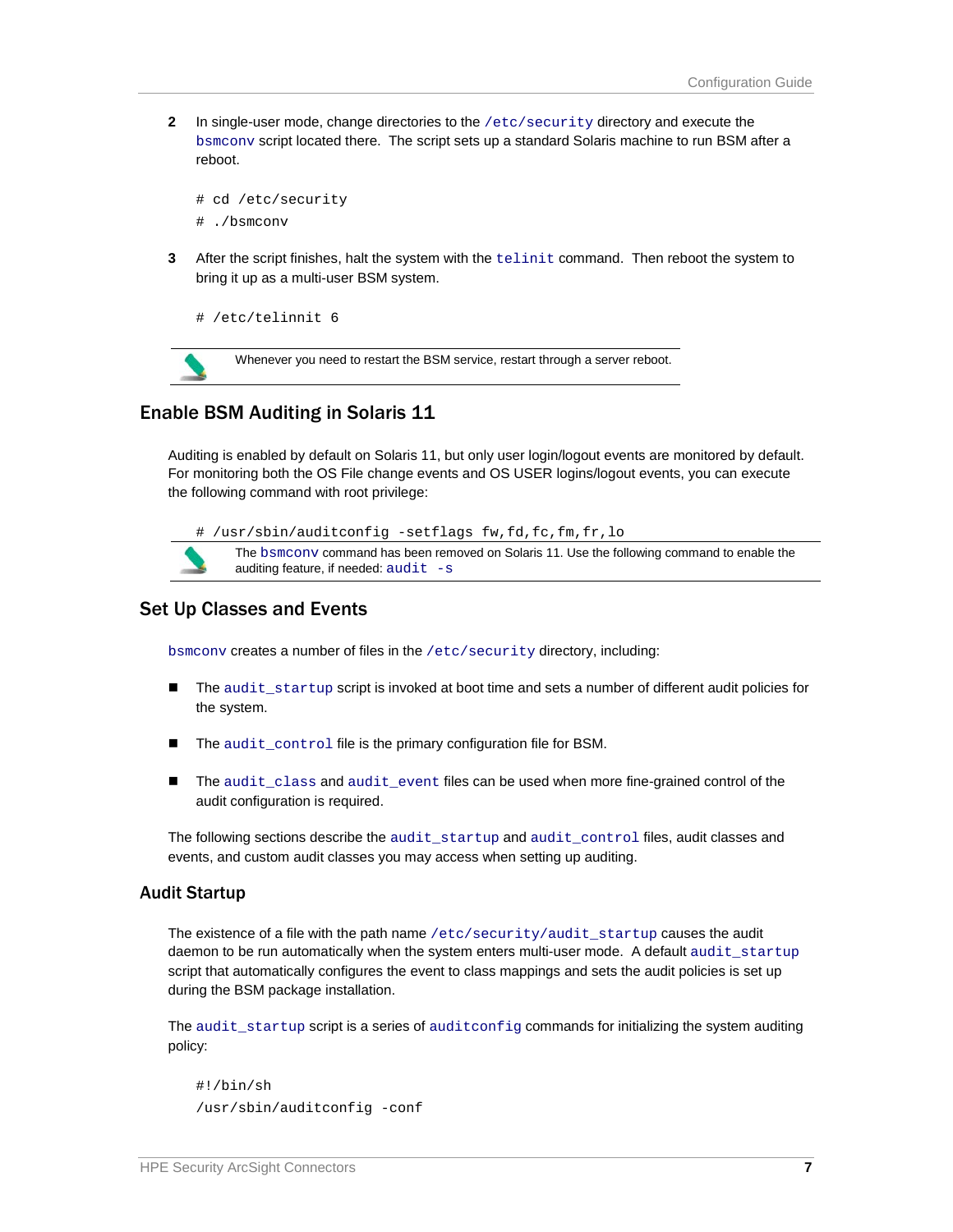```
/usr/sbin/auditconfig -aconf 
/usr/sbin/auditconfig -setpolicy none 
/usr/sbin/auditconfig -setpolicy +cnt 
/usr/sbin/auditconfig -setpolicy +argv,arge
```
The first two lines pull configuration information out of the audit control file and set up the basic events the system will audit. The remaining lines set other special auditing policy options:

#### -setpolicy none

Blanks the audit policy for the system to start with a clean slate

```
setpolicy +cnt
```
Tells the system to continue running even if the auditing partition on the machine fills up (high security sites are required to have the machine shut down if auditing becomes impossible)

```
-setpolicy -cnt and -setpolicy +argv,arge
```
Means to track the full command line and all environment settings for any command executed on the system. Note that the -setpoloicy +argv,arge line is not part of the default BSM configuration set up by the bsmconv script.

#### <span id="page-7-0"></span>Audit Control

The audit control file appears simple:

```
dir:/var/audit 
minfree:20 
flags:lo,ad,pc,fm,fw,-fc,-fd,-fr 
naflags:lo,ad,ex
```
#### dir

is the directory into which audit logs will be written on the system (this directory should only be accessible by the superuser). (Note that this is the directory name required during SmartConnector installation.) There is no built-in facility for writing audit logs to some other system, although some sites have attempted writing to an NFS-mounted directory from some central file server (note that this configuration requires the client system to have root write privileges into the NFS volume, which has some significant security implications).

#### minfree

Specifies the amount of free space, as a percentage, that must exist in the auditing partition; otherwise the system starts complaining. So, with minfree set at 20, once the audit partition goes above 80% full, the auditing subsystem starts sending the administrator warning messages.

#### flags and naflags

Define to which audit events the system actually is going to pay attention (these are the lines at which the auditconfig -conf and auditconfig -aconf commands in audit\_startup are looking). The two letter codes are groups (audit classes) of related events (system calls) defined through the audit\_class and audit\_events files.

The flags line defines the audit vector for normal user sessions on the machine. The naflags line catches all events that are not associated with a particular user's session. Usually, these events are the result of system processes and do not occur often.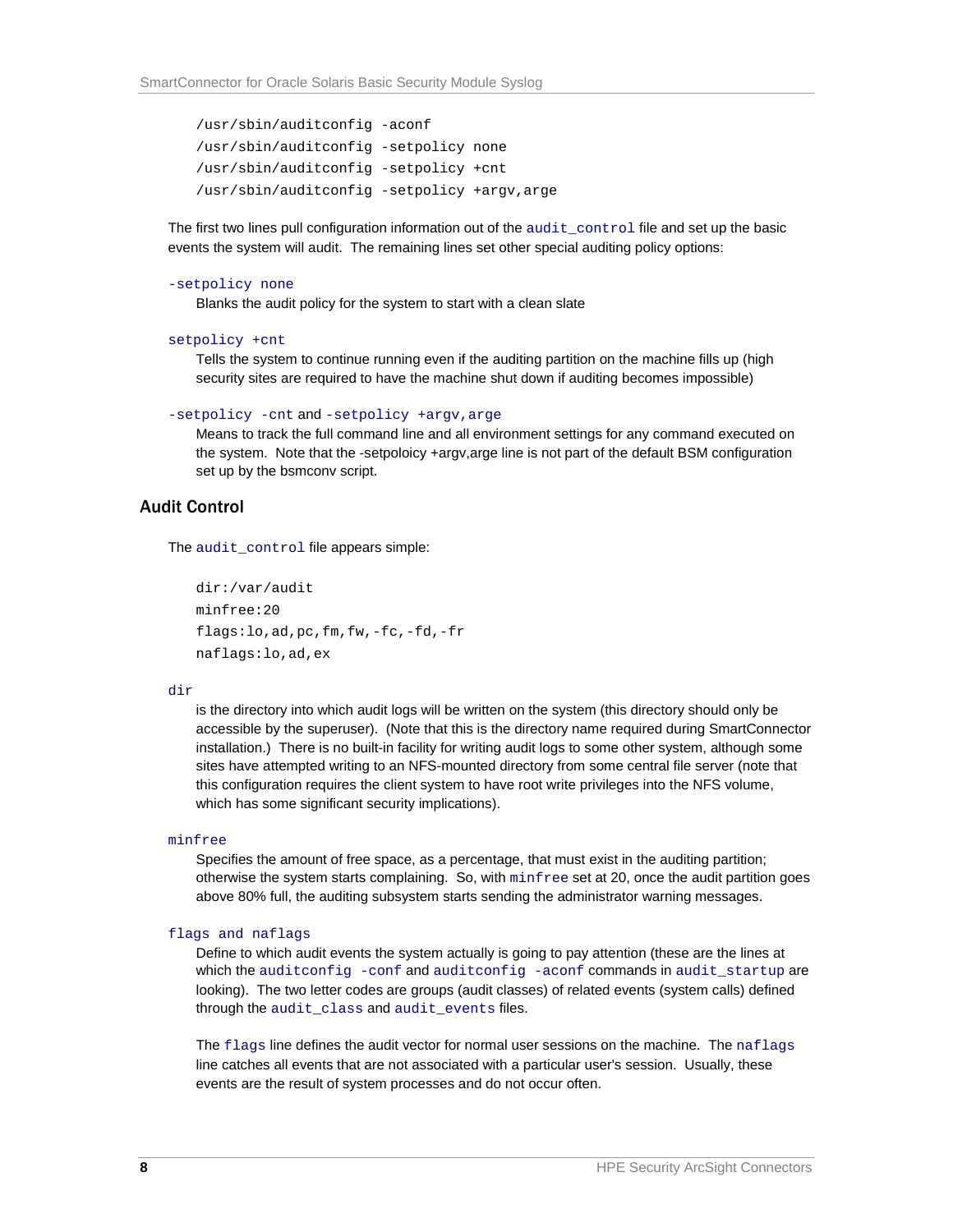#### <span id="page-8-0"></span>Audit Log File Rotation

Audit logs are written to binary files in your audit directory. The file naming convention used is <start>.<end>.<hostname>, where <start> and <end> are time/date stamps in the format YYYYMMDDhhmmss and <hostname> is the fully-qualified hostname of the local machine. The current audit log that is actively being written is named <start>.not\_terminated.<hostname> to distinguish it from the other audit logs in the directory.

The command  $audit-n$  signals the system audit daemon to close its current audit log file and start a new one. Unless told otherwise, the audit daemon will simply continue writing to the current audit log and it will grow without bound until it reaches the file size limit for the machine or fills the partition. To force audit logs to be restarted at the top of every hour:

0 8 8 8 8 /usr/sbin/audit -n

Once the new audit log has been started, the old log can be compressed or moved off of the local system for archival.

#### <span id="page-8-1"></span>BSM Caveats

- **Enabling BSM automatically disables the**  $<$  **Stop>-A keyboard sequence on the machine. This** occurs to be able to monitor shutdown and reboot events and associate them with a particular user. Disabling <Stop>-A means somebody has to log in, become root, and halt the machine, all of which are auditable events.
- **Enabling BSM disables auto-mounting of CD-ROMs and floppies using**  $\text{vold}$ **. Again, there is an** audit trail issue if a system process spontaneously mounts and dismounts file systems.
- There are known interoperability problems between OpenSSH (particularly with PrivSep enabled) and BSM. The most noticeable issue is that OpenSSH sessions will not appear in the audit logs at all. A patch[4] is available to fix this and some other issues.

#### <span id="page-8-2"></span>Configure the Syslog SmartConnectors

The three ArcSight Syslog SmartConnectors are:

Syslog Daemon Syslog Pipe Syslog File

#### <span id="page-8-3"></span>The Syslog Daemon SmartConnector

The Syslog Daemon SmartConnector is a syslogd-compatible daemon designed to work in operating systems that have no syslog daemon in their default configuration, such as Microsoft Windows. The SmartConnector for Syslog Daemon implements a UDP receiver on port 514 (configurable) by default that can be used to receive syslog events. Use of the TCP protocol or a different port can be configured manually.

If you are using the SmartConnector for Syslog Daemon, simply start the connector, either as a service or as a process, to start receiving events; no further configuration is needed.



Messages longer than 1024 bytes may be split into multiple messages on syslog daemon; no such restriction exists on syslog file or pipe.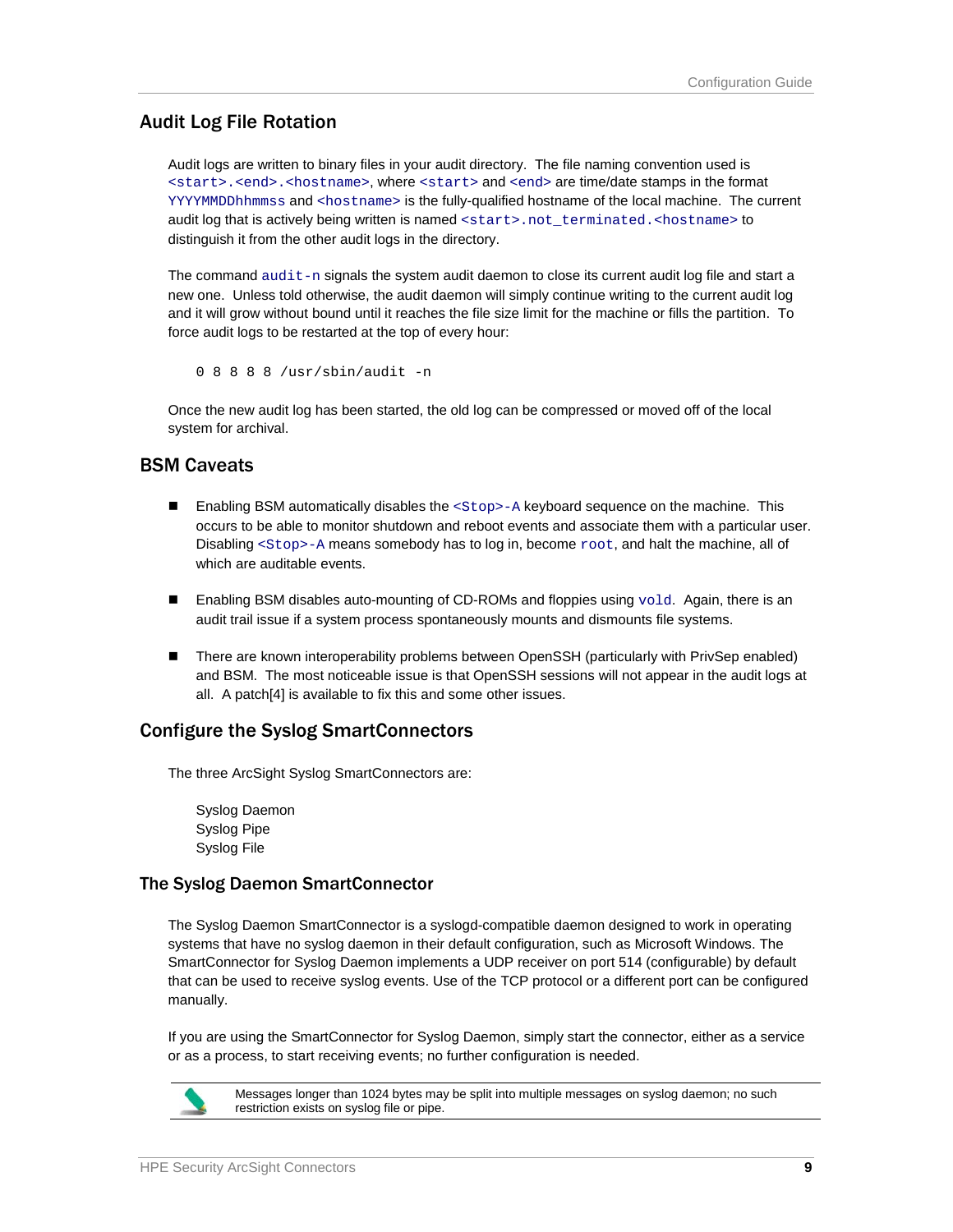#### <span id="page-9-0"></span>The Syslog Pipe and File SmartConnectors

When a syslog daemon is already in place and configured to receive syslog messages, an extra line in the syslog configuration file (xsyslog.conf) can be added to write the events to either a *file* or a system *pipe* and the ArcSight SmartConnector can be configured to read the events from it. **In this scenario, the ArcSight SmartConnector runs on the same machine as the syslog daemon.**

The **Syslog Pipe** SmartConnector is designed to work with an existing syslog daemon. This SmartConnector is especially useful when storage is a factor. In this case, syslogd is configured to write to a named pipe, and the Syslog Pipe SmartConnector reads from it to receive events.

The **Syslog File** SmartConnector is similar to the Pipe SmartConnector; however, this SmartConnector monitors events written to a syslog file (such as messages. log) rather than to a system pipe.

#### <span id="page-9-1"></span>Configure the Syslog Pipe or File SmartConnector

This section provides information about how to set up your existing syslog infrastructure to send events to the ArcSight Syslog Pipe or File SmartConnector.

The standard UNIX implementation of a syslog daemon reads the configuration parameters from the **/etc/rsyslog.conf** file, which contains specific details about which events to write to files, write to pipes, or send to another host. First, create a pipe or a file; then modify the **/etc/rsyslog.conf** file to send events to it.

#### **For syslog pipe:**

**1** Create a pipe by executing the following command:

mkfifo /var/tmp/syspipe

- **2** Add the following line to your **/etc/rsyslog.conf** file:
	- \*.debug /var/tmp/syspipe

or

\*.debug |/var/tmp/syspipe

depending on your operating system.

**3** After you have modified the file, restart the syslog daemon either by executing the scripts **/etc/init.d/syslogd stop** and **/etc/init.d/syslogd start**, or by sending a `configuration restart` signal.

On RedHat Linux, you would execute:

service syslog restart

On Solaris, you would execute:

kill -HUP `cat /var/run/syslog.pid´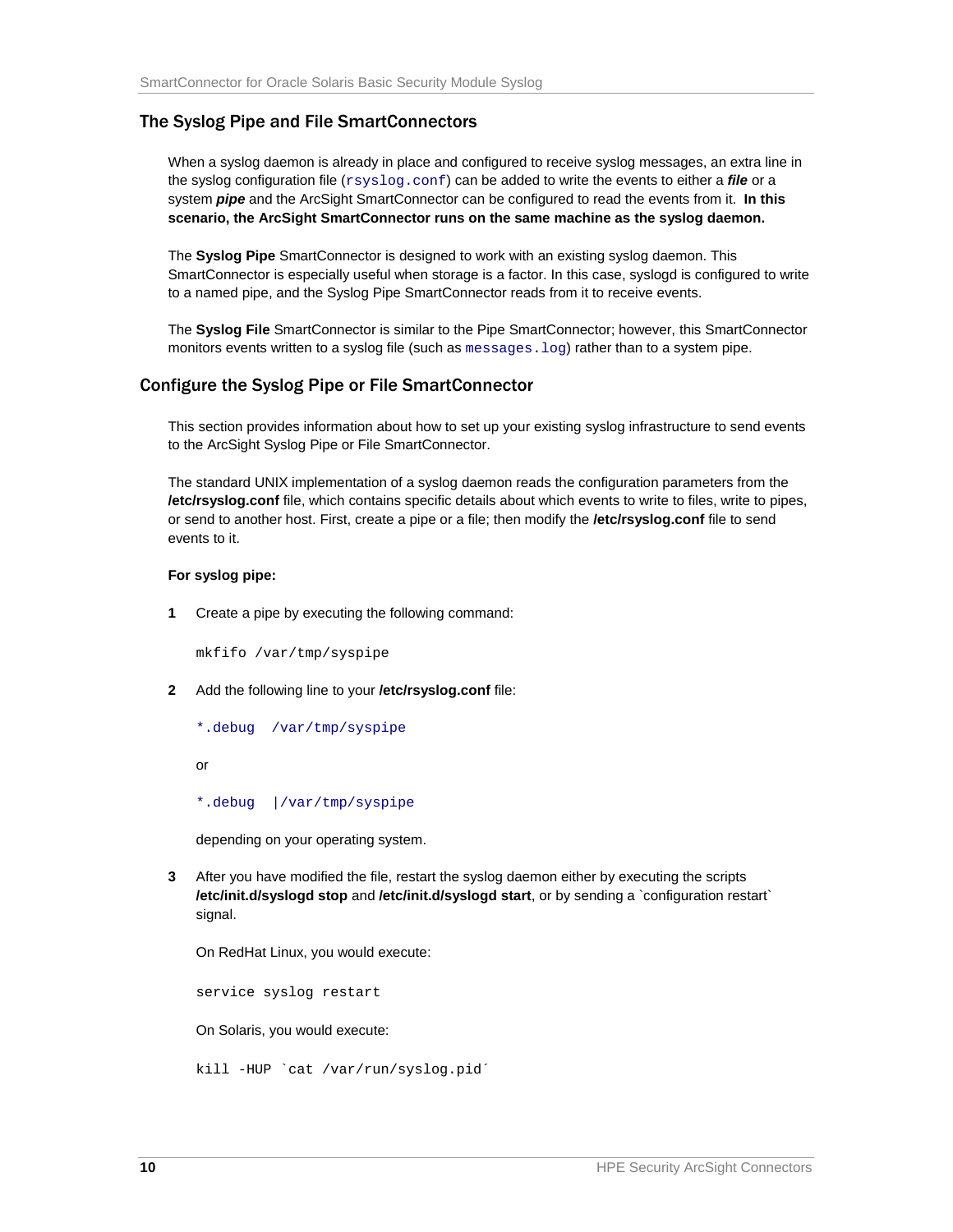This command forces the syslog daemon to reload the configuration and start writing to the pipe you just created.

#### **For syslog file:**

Create a file or use the default for the file into which log messages are to be written.

After editing the /etc/rsyslog.conf file, be sure to restart the syslog daemon as described above.

When you follow the SmartConnector Installation Wizard, you will be prompted for the absolute path to the syslog file or pipe you created.

## <span id="page-10-0"></span>Install the SmartConnector

The following sections provide instructions for installing and configuring your selected SmartConnector.

#### <span id="page-10-1"></span>Syslog Installation

Install this SmartConnector (on the syslog server or servers identified in the *Configuration* section) using the SmartConnector Installation Wizard appropriate for your operating system. The wizard will guide you through the installation process. When prompted, select one of the following **Syslog** connectors (see *Configure the Syslog SmartConnectors* in this guide for more information):

Syslog Daemon Syslog Pipe Syslog File

Because all syslog SmartConnectors are sub-connectors of the main syslog SmartConnector, the name of the specific syslog SmartConnector you are installing is not required during installation.

The syslog daemon connector by default listens on port 514 (configurable) for UDP syslog events; you can configure the port number or use of the TCP protocol manually. The syslog pipe and syslog file connectors read events from a system pipe or file, respectively. Select the one that best fits your syslog infrastructure setup.

#### <span id="page-10-2"></span>Prepare to Install Connector

Before you install any SmartConnectors, make sure that the ArcSight products with which the connectors will communicate have already been installed correctly (such as ArcSight ESM or ArcSight Logger).

For complete product information, read the *Administrator's Guide* as well as the *Installation and Configuration* guide for your ArcSight product before installing a new SmartConnector. If you are adding a connector to the ArcSight Management Center, see the *ArcSight Management Center Administrator's Guide* for instructions, and start the installation procedure at "Set Global Parameters (optional)" or "Select Connector and Add Parameter Information."

Before installing the SmartConnector, be sure the following are available:

- Local access to the machine where the SmartConnector is to be installed
- Administrator passwords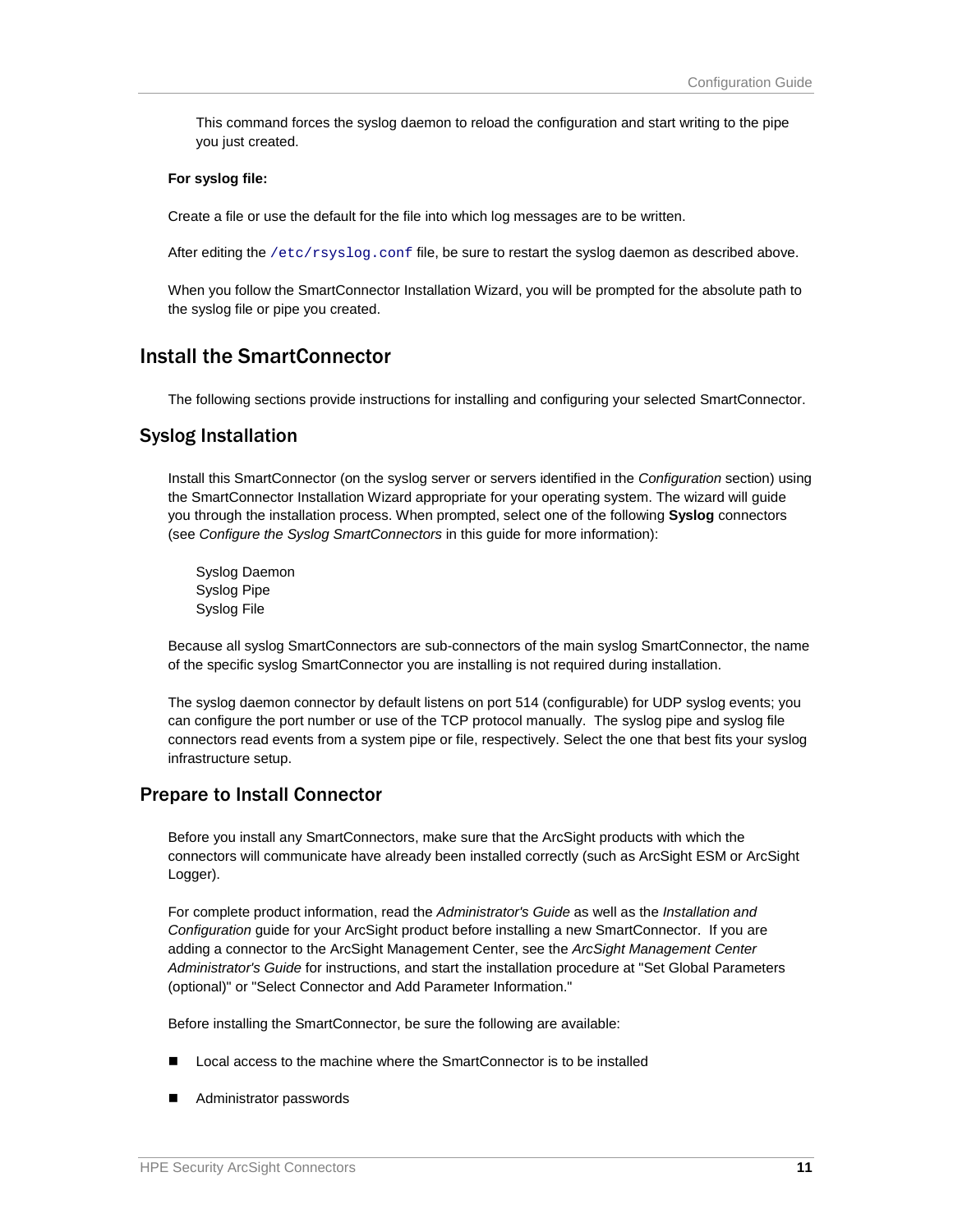## <span id="page-11-0"></span>Install Core Software

Unless specified otherwise at the beginning of this guide, this SmartConnector can be installed on all ArcSight supported platforms; for the complete list, see the *SmartConnector Product and Platform Support* document, available from the HPE SSO and Protect 724 sites.

- **1** Download the SmartConnector executable for your operating system from the HPE SSO site.
- **2** Start the SmartConnector installation and configuration wizard by running the executable.



Follow the wizard through the following folder selection tasks and installation of the core connector software:

Introduction Choose Install Folder Choose Shortcut Folder Pre-Installation Summary Installing...

**3** When the installation of SmartConnector core component software is finished, the following window is displayed:

| <b>EX</b> Connector Setup            | $\begin{array}{c c c c c c} \hline \multicolumn{3}{c }{\multicolumn{3}{c }{\multicolumn{3}{c }{\multicolumn{3}{c }{\multicolumn{3}{c }{\multicolumn{3}{c }{\multicolumn{3}{c }{\multicolumn{3}{c}}}}}} \hline \multicolumn{3}{c }{\multicolumn{3}{c }{\multicolumn{3}{c }{\multicolumn{3}{c }{\multicolumn{3}{c }{\multicolumn{3}{c }{\multicolumn{3}{c }{\multicolumn{3}{c }{\multicolumn{3}{c }{\multicolumn{3}{c }{\multicolumn{3}{c }{\multicolumn{3$ |
|--------------------------------------|-----------------------------------------------------------------------------------------------------------------------------------------------------------------------------------------------------------------------------------------------------------------------------------------------------------------------------------------------------------------------------------------------------------------------------------------------------------|
| $\bigstar$ ArcSight                  | What would you like to do?                                                                                                                                                                                                                                                                                                                                                                                                                                |
| Configure                            |                                                                                                                                                                                                                                                                                                                                                                                                                                                           |
|                                      |                                                                                                                                                                                                                                                                                                                                                                                                                                                           |
|                                      | Add a Connector                                                                                                                                                                                                                                                                                                                                                                                                                                           |
| ۰                                    | Set Global Parameters<br>⋒                                                                                                                                                                                                                                                                                                                                                                                                                                |
|                                      |                                                                                                                                                                                                                                                                                                                                                                                                                                                           |
|                                      |                                                                                                                                                                                                                                                                                                                                                                                                                                                           |
| <b>Hewlett Packard</b><br>Enterprise |                                                                                                                                                                                                                                                                                                                                                                                                                                                           |
|                                      | Next<br>Cancel<br>< Previous                                                                                                                                                                                                                                                                                                                                                                                                                              |

## <span id="page-11-1"></span>Set Global Parameters (optional)

If you choose to perform any of the operations shown in the following table, do so before adding your connector. You can set the following parameters: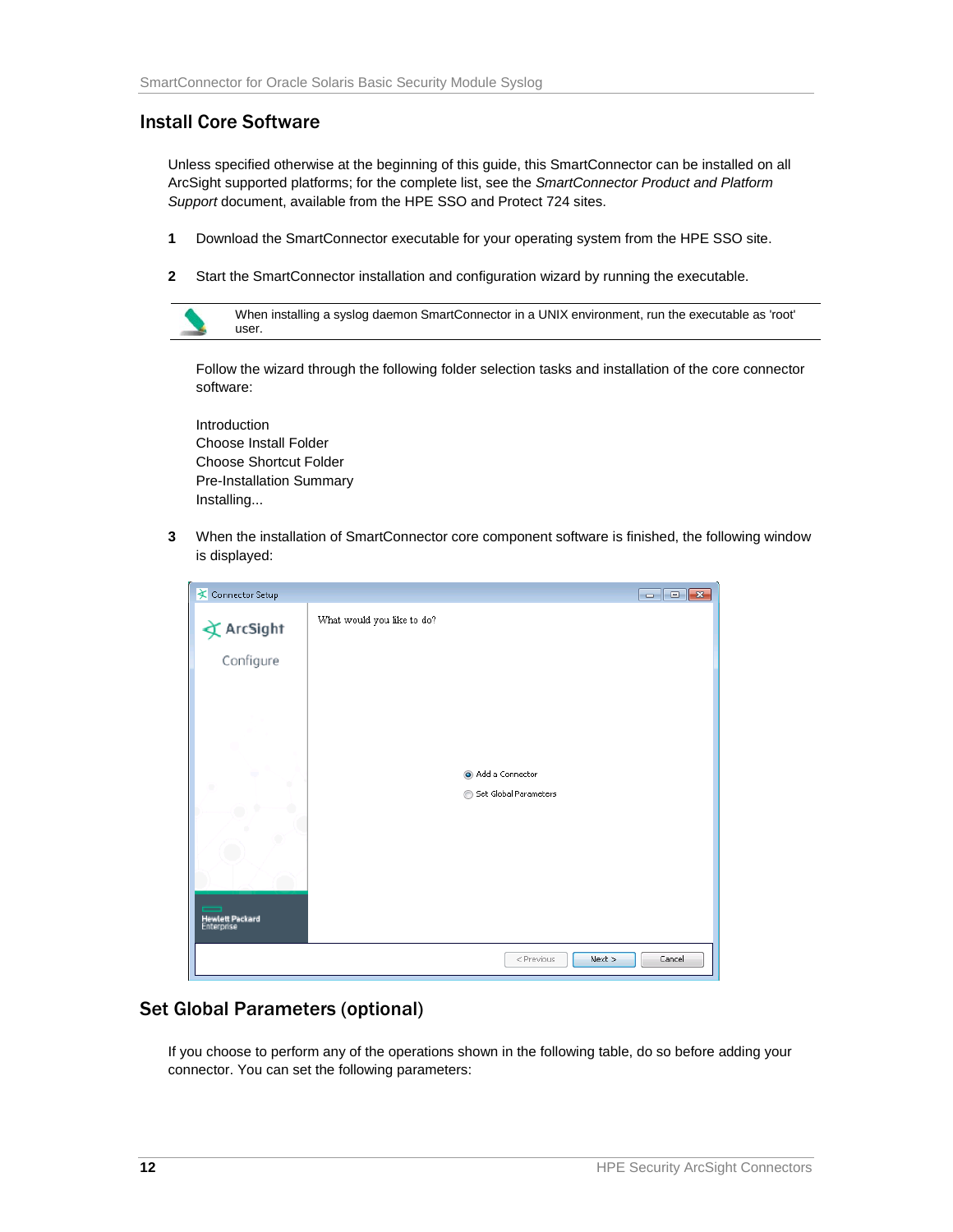| <b>Parameter</b>                          | Settina                                                                                                                                                                                                                                                                       |
|-------------------------------------------|-------------------------------------------------------------------------------------------------------------------------------------------------------------------------------------------------------------------------------------------------------------------------------|
| FIPS mode                                 | Select 'Enabled' to enable FIPS compliant mode. To enable FIPS Suite B Mode, see<br>the SmartConnector User Guide under "Modifying Connector Parameters" for<br>instructions. Initially, this value is set to 'Disabled'.                                                     |
| Remote Management                         | Select 'Enabled' to enable remote management from ArcSight Management Center.<br>When queried by the remote management device, the values you specify here for<br>enabling remote management and the port number will be used. Initially, this value is<br>set to 'Disabled'. |
| Remote Management<br><b>Listener Port</b> | The remote management device will listen to the port specified in this field. The default<br>port number is 9001.                                                                                                                                                             |
| Preferred IP Version                      | When both IPv4 and IPv6 IP addresses are available for the local host (the machine on<br>which the connector is installed), you can choose which version is preferred.<br>Otherwise, you will see only one selection. The initial setting is IPv4.                            |

The following parameters should be configured only if you are using HPE SecureData solutions to provide encryption. See the *HPE SecureData Architecture Guide* for more information.

| <b>Parameter</b>                       | <b>Setting</b>                                                                                                                                                                                                                                                                                                                                                                                                                 |
|----------------------------------------|--------------------------------------------------------------------------------------------------------------------------------------------------------------------------------------------------------------------------------------------------------------------------------------------------------------------------------------------------------------------------------------------------------------------------------|
| <b>Format Preserving</b><br>Encryption | Data leaving the connector machine to a specified destination can be encrypted by<br>selecting 'Enabled' to encrypt the fields identified in 'Event Fields to Encrypt' before<br>forwarding events. If encryption is enabled, it cannot be disabled. Changing any of the<br>encryption parameters again will require a fresh installation of the connector.                                                                    |
| <b>Format Preserving</b><br>Policy URL | Enter the URL where the HPE SecureData Server is installed.                                                                                                                                                                                                                                                                                                                                                                    |
| Proxy Server (https)                   | Enter the proxy host for https connection if any proxy is enabled for this machine.                                                                                                                                                                                                                                                                                                                                            |
| Proxy Port                             | Enter the proxy port for https connection if any proxy is enabled for this machine.                                                                                                                                                                                                                                                                                                                                            |
| <b>Format Preserving</b><br>Identity   | The HPE SecureData client software allows client applications to protect and access data<br>based on key names. This key name is referred to as the identity. Enter the user identity<br>configured for HPE SecureData.                                                                                                                                                                                                        |
| <b>Format Preserving</b><br>Secret     | Enter the secret configured for HPE SecureData to use for encryption.                                                                                                                                                                                                                                                                                                                                                          |
| Event Fields to<br>Encrypt             | Recommended fields for encryption are listed; delete any fields you do not want encrypted<br>and add any string or numeric fields you want encrypted. Encrypting more fields can affect<br>performance, with 20 fields being the maximum recommended. Also, because encryption<br>changes the value, rules or categorization could also be affected. Once encryption is<br>enabled, the list of event fields cannot be edited. |

After making your selections, click **Next**. A summary screen is displayed. Review the summary of your selections and click **Next**. Click **Continue** to return to proceed with "Add a Connector" window. Continue the installation procedure with "Select Connector and Add Parameter Information."

#### <span id="page-12-0"></span>Select Connector and Add Parameter Information

- **1** Select **Add a Connector** and click **Next**. If applicable, you can enable FIPS mode and enable remote management later in the wizard after SmartConnector configuration.
- **2** Select **Syslog Daemon, Syslog File, or Syslog Pipe** and click **Next**.
- **3** Enter the required SmartConnector parameters to configure the SmartConnector, then click **Next**.

| Syslog            | Network port | The SmartConnector for Syslog Daemon listens for syslog events from this port. |
|-------------------|--------------|--------------------------------------------------------------------------------|
| <b>Daemon</b>     |              |                                                                                |
| <b>Parameters</b> |              |                                                                                |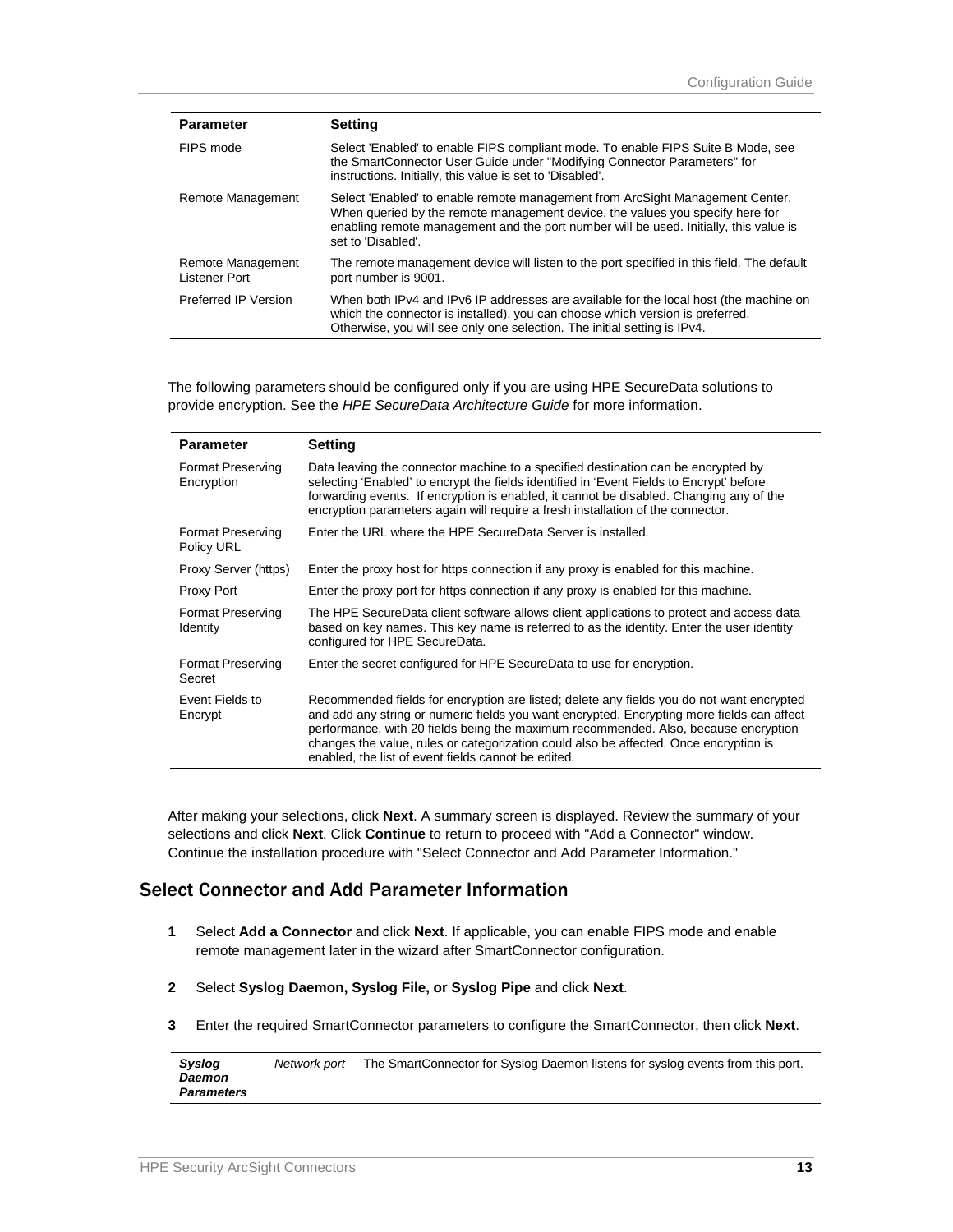|                                         | <b>IP Address</b>                               | The SmartConnector for Syslog Daemon listens for syslog events only from this<br>IP address (accept the default (ALL) to bind to all available IP addresses).                                                                                                                                                                                                                                                                                                                                                                                  |
|-----------------------------------------|-------------------------------------------------|------------------------------------------------------------------------------------------------------------------------------------------------------------------------------------------------------------------------------------------------------------------------------------------------------------------------------------------------------------------------------------------------------------------------------------------------------------------------------------------------------------------------------------------------|
|                                         | Protocol                                        | The SmartConnector for Syslog Daemon uses the selected protocol (UDP or<br>Raw TCP) to receive incoming messages.                                                                                                                                                                                                                                                                                                                                                                                                                              |
|                                         | Forwarder                                       | Change this parameter to 'true' only if the events being processed are coming<br>from another SmartConnector sending to a CEF Syslog destination, and that<br>destination also has CEF forwarder mode enabled. That allows attributes of the<br>original connector to be retained in the original agent fields.                                                                                                                                                                                                                                |
| <b>Syslog Pipe</b><br><b>Parameter</b>  | Pipe<br>Absolute<br>Path Name                   | Absolute path to the pipe, or accept the default: /var/tmp/syspipe                                                                                                                                                                                                                                                                                                                                                                                                                                                                             |
| <b>Syslog File</b><br><b>Parameters</b> | <b>File Absolute</b><br>Path Name               | Enter the full path name for the file from which this connector will read events or<br>accept the default: \var\adm\messages (Solaris) or \var\log\messages (Linux).                                                                                                                                                                                                                                                                                                                                                                           |
|                                         |                                                 | A wildcard pattern can be used in the file name; however, in realtime mode,<br>rotation can occur only if the file is over-written or removed from the folder.<br>Realtime processing mode assumes following external rotation.                                                                                                                                                                                                                                                                                                                |
|                                         |                                                 | For date format log rotation, the device writes to 'filename.timestamp.log' on a<br>daily basis. At a specified time, the device creates a new daily log and begins to<br>write to it. The connector detects the new log and terminates the reader thread to<br>the previous log after processing is complete. The connector then creates a new<br>reader thread to the new 'filename.timestamp.log' and begins processing that file.<br>To enable this log rotation, use a date format in the file name as shown in the<br>following example: |
|                                         |                                                 | filename'yyyy-MM-dd'.log;                                                                                                                                                                                                                                                                                                                                                                                                                                                                                                                      |
|                                         |                                                 | For index log rotation, the device writes to indexed files - 'filename.log.001',<br>'filename.log.002', 'filename.log.003', and so on. At startup, the connector<br>processes the log with highest index. When the device creates a log with a<br>greater index, the connector terminates the reader thread to the previous log<br>after processing completes, creates a thread to the new log, and begins<br>processing that log. To enable this log rotation, use an index format, as shown in<br>the following example:                     |
|                                         |                                                 | filename'%d,1,99,true'.log;                                                                                                                                                                                                                                                                                                                                                                                                                                                                                                                    |
|                                         |                                                 | Specifying 'true' indicates that it is allowed for the index to be skipped; for<br>example, if 5 appears before 4, processing proceeds with 5 and will not read 4,<br>even if 4 appears later. Use of 'true' is optional.                                                                                                                                                                                                                                                                                                                      |
|                                         | Reading<br>Events Real<br>Time or<br>Batch      | Specify whether file is to be read in batch or realtime mode. For batch mode, all<br>files are read from the beginning. The 'Action Upon Reaching EOF' and 'File<br>Extension if Rename Action' parameters apply for batch mode only.                                                                                                                                                                                                                                                                                                          |
|                                         | Action Upon<br>Reaching<br><b>EOF</b>           | For batch mode, specify 'None', 'Rename', or 'Delete' as the action to be<br>performed to the file when the connector has finished reading and reaches end of<br>file (EOF). For realtime mode, leave the default value of 'None' for this<br>parameter.                                                                                                                                                                                                                                                                                       |
|                                         | File<br><b>Extension If</b><br>Rename<br>Action | For batch mode, specify the extension to be added to the file name if the action<br>upon EOF is 'Rename' or accept the default value of '.processed'.                                                                                                                                                                                                                                                                                                                                                                                          |

#### <span id="page-13-0"></span>Select a Destination

- **1** The next window asks for the destination type; select a destination and click **Next**. For information about the destinations listed, see the *ArcSight SmartConnector User Guide*.
- **2** Enter values for the destination. For the ArcSight Manager destination, the values you enter for **User** and **Password** should be the same ArcSight user name and password you created during the ArcSight Manager installation. Click **Next**.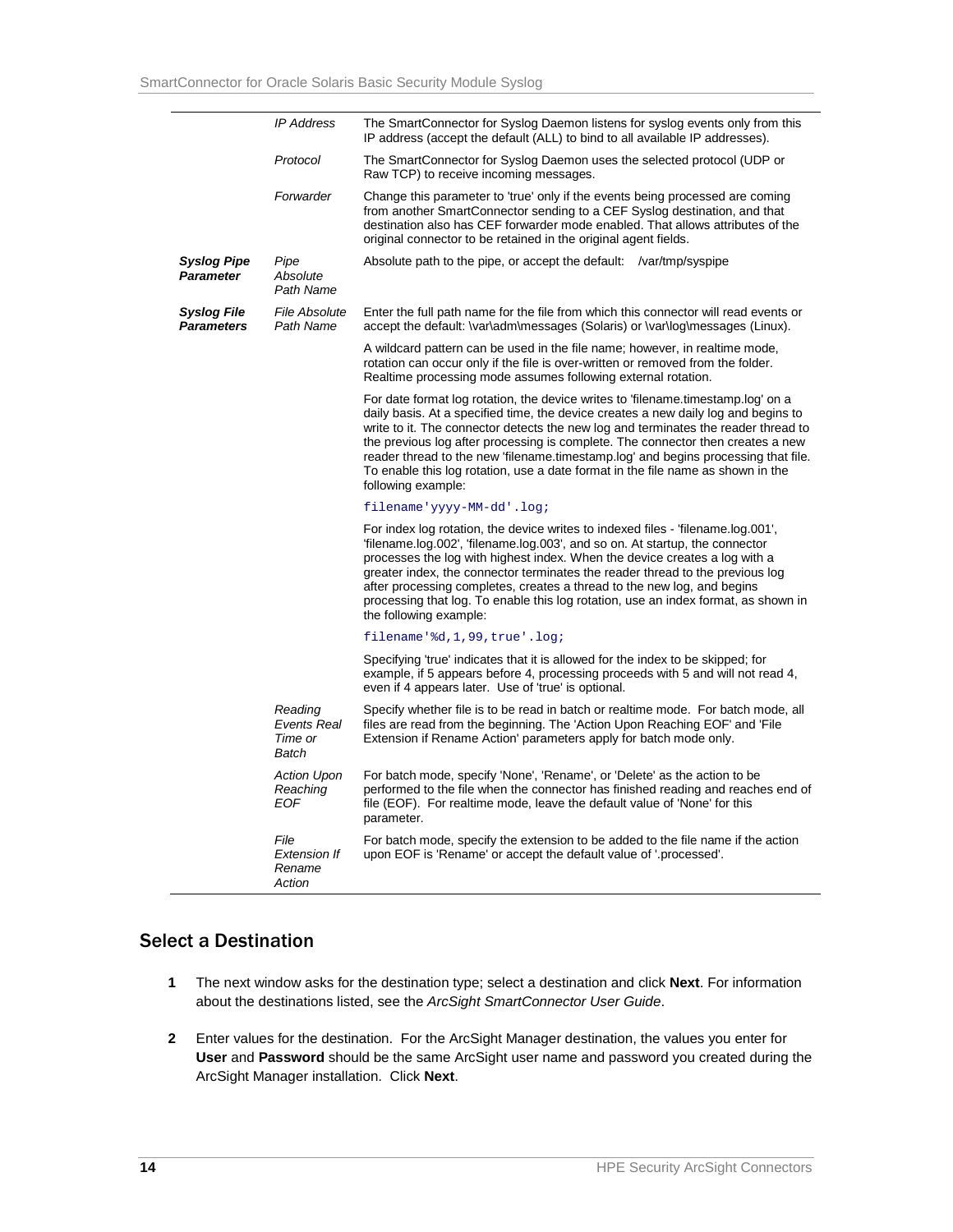- **3** Enter a name for the SmartConnector and provide other information identifying the connector's use in your environment. Click **Next**. The connector starts the registration process.
- **4** If you have selected ArcSight Manager as the destination, the certificate import window for the ArcSight Manager is displayed. Select **Import the certificate to the connector from destination** and click **Next**. (If you select **Do not import the certificate to connector from destination**, the connector installation will end.) The certificate is imported and the **Add connector Summary** window is displayed.

#### <span id="page-14-0"></span>Complete Installation and Configuration

- **1** Review the **Add Connector Summary** and click **Next**. If the summary is incorrect, click **Previous** to make changes.
- **2** The wizard now prompts you to choose whether you want to run the SmartConnector as a standalone process or as a service. If you choose to run the connector as a stand-alone process, select **Leave as a standalone application**, click **Next**, and continue with step 5.
- **3** If you chose to run the connector as a service, with **Install as a service** selected, click **Next**. The wizard prompts you to define service parameters. Enter values for **Service Internal Name** and **Service Display Name** and select **Yes** or **No** for **Start the service automatically**. The **Install Service Summary** window is displayed when you click **Next**.
- **4** Click **Next** on the summary window.
- **5** To complete the installation, choose **Exit** and Click **Next**.

For instructions about upgrading the connector or modifying parameters, see the *SmartConnector User Guide*.

## <span id="page-14-1"></span>Run the SmartConnector

SmartConnectors can be installed and run in stand-alone mode, on Windows platforms as a Windows service, or on UNIX platforms as a UNIX daemon, depending upon the platform supported. On Windows platforms, SmartConnectors also can be run using shortcuts and optional Start menu entries.

If the connector is installed in stand-alone mode, it must be started manually and is not automatically active when a host is restarted. If installed as a service or daemon, the connector runs automatically when the host is restarted. For information about connectors running as services or daemons, see the *ArcSight SmartConnector User Guide*.

To run all SmartConnectors installed in stand-alone mode on a particular host, open a command window, go to \$ARCSIGHT\_HOME\current\bin and run: arcsight connectors

To view the SmartConnector log, read the file \$ARCSIGHT\_HOME\current\logs\agent.log; to stop all SmartConnectors, enter  $Ctr1+C$  in the command window.

## <span id="page-14-2"></span>Device Event Mapping to ArcSight Fields

The following section lists the mappings of ArcSight data fields to the device's specific event definitions. See the *ArcSight Console User's Guide* for more information about the ArcSight data fields.